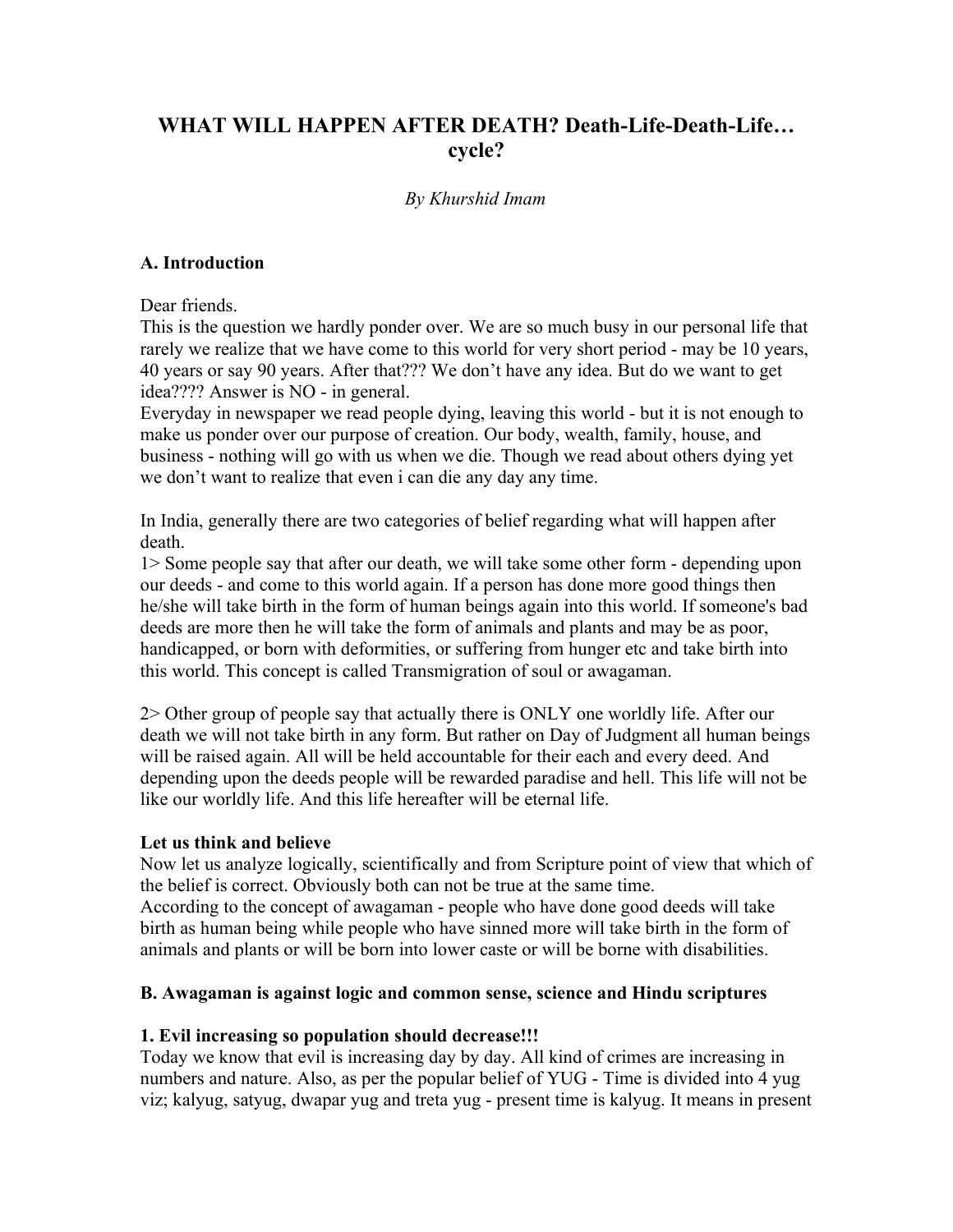time evil is far more than good deeds.

So it means most of the people are dying by earning more sins - hence all these people who die should take birth as animal or plants - and thus eventually population of the world should????? DECREASE!!!!!

But we all know that population of the world is increasing!!!! Hence clear cut contradiction between awagaman and FACT.

#### **2. Do we EAT our forefathers????**

*Awagaman* concept says that all plants and animals are existing because of sins committed by them in previous life. When we eat plants or animals then does it mean that we are eating our forefathers or relatives or other people who did sin in previous life????

#### **3. Obeying God can lead to destruction of human beings????**

All will agree that a person should love God, he/she should follow commandments of God, not indulge in sins, don't do bad deeds. All will agree for this. But what will happen ultimately? As more and more people will be obeying God, after their death they will NOT take birth in the form of plants and animals but they will be borne as human beings. Result? Agriculture, plants, trees, fruits, animals, milk, curd etc will disappear in due time and there will be drought and hunger. People will not have vegetables, fruits to eat, milk to drink - agriculture will vanish and people will die of hunger. By obeying God people will be heading towards their self-extinction?? It does not go to common sense.

#### **4. Disobeying God can lead to prosperity of human beings????**

Going vice versa - if people become disobedient to God, they sin lot, do lot of crime, indulge in criminal and unethical activity - after their death they will take birth as animals and plants. Result?? There will be lot of trees, plants, fruits, animals, milk etc. Problem of pollution, environmental concerns will be solved. Hence by disobeying god people will prosper. is this logical????

#### **5. Safe side theory**

Talking in terms of very simple words; lets us assume that there is 50-50 chance of awagaman and life hereafter concept being true.

 Suppose a person A believes that after death we will take birth here in this world in a form that depends on our deeds.

 Another person B believes that if we have gone against God's commandments then we will be punished in hell and if we have followed God then we will be rewarded in paradise. We will NOT take birth in the form animals or plants or human beings again in this world.

Suppose after death it was found that Awagaman was correct, hence belief of Mr. A was right and that of Mr. B was wrong. Then no loss for both of them. Both will take birth in a form depending on their deeds.

But.... But... but Suppose after death it was found that Life hereafter is correct and awagaman is wrong then No harm for Mr B. He will be rewarded paradise as he obeyed God. But if mr. B has not lead life as per GOD then Mr. B will be punished in hell. Taking both scenarios into account - which is more logical and safer side belief?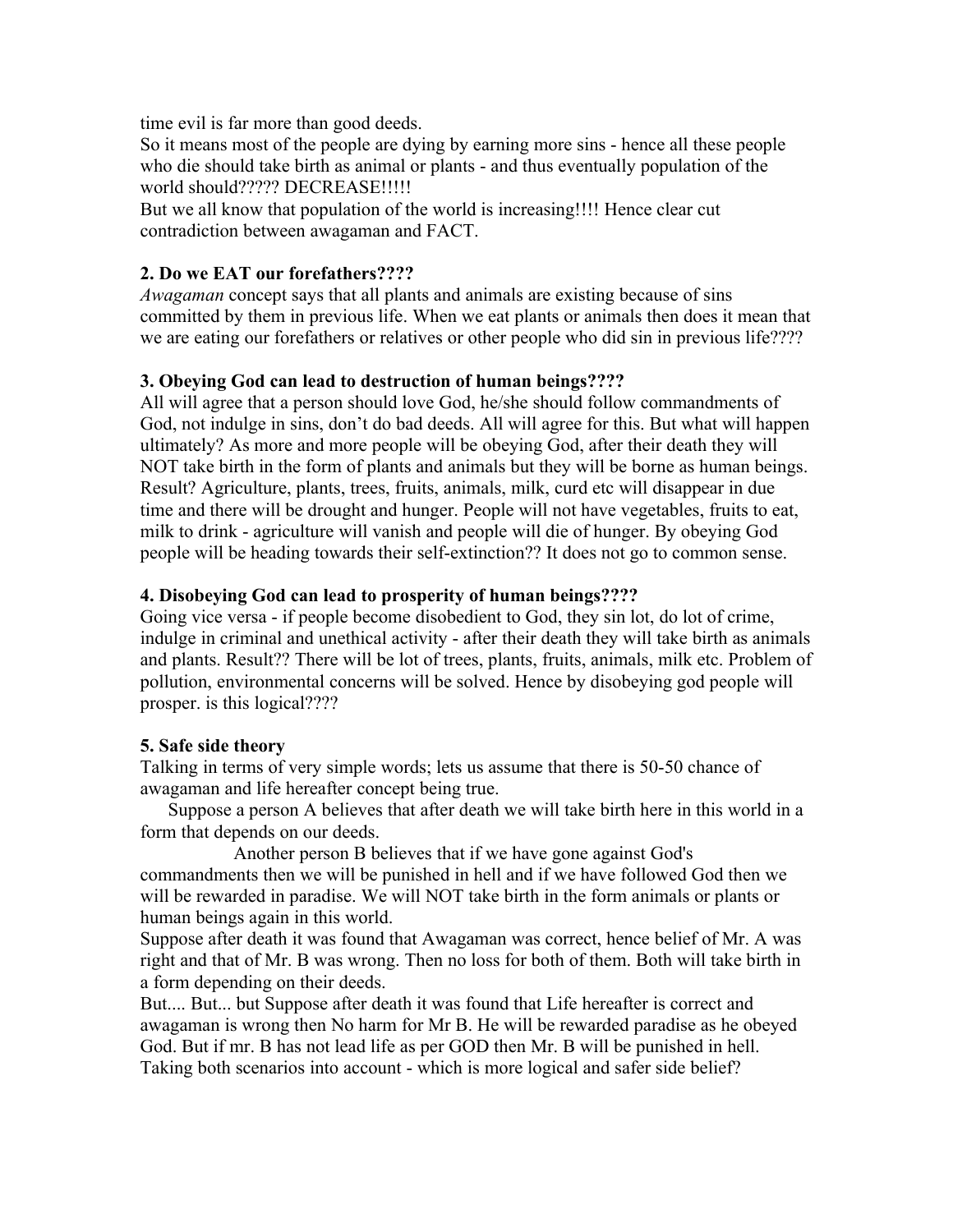### **6.Principal of Natural justice**

A natural principle is that if someone is accused of some crime then he/she should know that so and so is his/her crime. You can't put someone behind bar without explaining his/her crime.

As per *awagaman* - all animals and plants exists because they have done some crime in their previous life. Is not this against principle of natural justice??? They should at least know what crime they did? Until and unless they will know of their crime how they will abstain from it??

If a robber is put behind bar then he must be explained his crime so that he does not repeat it. By this simple logic concept of awagaman goes against principle of natural justice.

# **7. Principle of natural justice continues...**

Not only a criminal should know of his/her crimes, but also it should be proved to him. Just by saying that since you are accused of theft - a thief can not be put behind bar. In a court of law his/her crime must be proved, otherwise it will be injustice. In the case of *awagaman*, neither plants, nor animals nor poor people know their crimes in previous life nor was it proved to them.

## **8. Helping needy/poor is against humanity????**

It is a common sense and teachings of all faith that - one should help poor, help needy people, feed hungry people, give charity to poor, help blind and handicapped people everyone agrees that these are good deeds.

Suppose police catches a thief, prove in court of law that this man has stolen and eventually court puts him behind the bar for a certain period. Now if a person thinks that he should help this criminal or thief by helping him escape the prison or help in some other way then this will be considered illegal in the eyes of laws. And any person who helps in freeing criminal or providing him anything of comfort will be wrong as per law. Now as per awagaman - poor people, handicapped people, people born with deformities, people suffering from hunger - they are undergoing sins committed by them in previous life. Since they are criminal undergoing punishment then it means one should not help them, one should feed them, and one should not give them charity????????????? Is not this against humanity in any faith???? hence awagaman concept does not hold good.

#### **9. Simple Scientific facts refute awagaman (transmigartion of soul concept)**

Science has given many theories regarding the formation of universe. None have established as of now. But no one has doubt regarding the fact that - Initially this earth was hot mass, gradually with passage of time it cooled down. Then after many years plant kingdom existed. After thousands and lakh of years, animal kingdom came into existence. Then again after thousands and lakh years, human beings came into existence. So in short - first there were only plants for lakhs of years, then animals came into existence, and after thousands and lakh of years human beings came into existense. Now according to popular indian belief - Animals+plants are collectively called BHOG YONI i.e. birth as a result of punishment/reward and Humanbeings are called KARM YONI i.e birth in which Karam or deeds can be done. Now 100\$ questions is - how there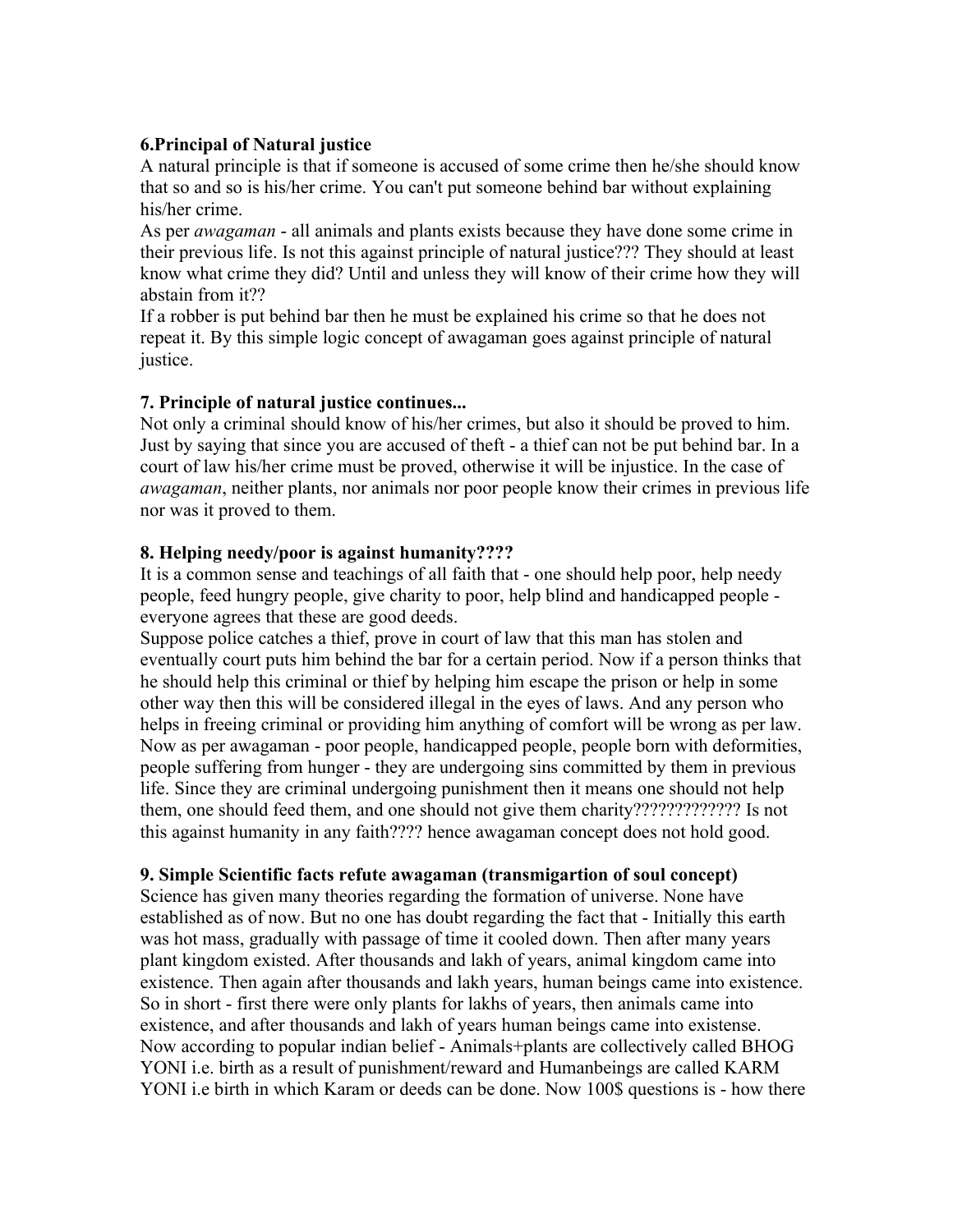was bhog yoni (plants) before karm yoni(human beings)??? Because as per awagaman if a man does bad deeds then he tale birth as plants. So how come firstly there was result (plants) and after that there was cause (humans)??? This goes against logic.

# **10. When was human population 100000billion????**

Just have a look at any lawn. Look at grasses. Can you count them? May be extremely difficult, but yet possible. How many grasses would be there in a small lawn? May be lakh may be millions. So in a small lawn there would be millions of plants having life. What about in a city? In a country? In whole world????? Infiniteeee. May be billions of billions of billions. Now as per awagaman these plants are due to their sins in their past life. So it means that there should have been billions of billions of billions of human beings who have done sins???? And these numbers of plants are there since plant kingdom came into existence millions of years back. So was there ever in human history population of human beings this much???? NOOO. Even today there are only 6 billions people in the whole world. So this simple analysis goes against concept of awagaman. But now - 1 question arises naturally - if concept of awagaman is wrong then how it became popular? How people started believing in that??? Please read response below which will make all things clear.

# **11. Sanatandharmi Scholars against awagaman theory**

Vedas are considered to be God's words. They were revealed thousands and lakhs of years back. In the form of shruti they were passed on. After vedas several books were written by people and scholars. But Vedas are considered to be God's words, rest of books are human authored.

As per one of the greatest Scholar of modern era - Dr. Rahul Sankrityayan; he writes in his famous book of philosophy - Darshan Dig Darshan under the topic of Punarjanam that the concept of awagaman was not their in vedic period. Vedic Scholars were completely unknown from this concept. This concept was given first by Chandogya Rishi in his book Chandogya upnishad.

When people went away from word of God and gave their own concpet contradicting God's words then they are bound to illogical concept. In order to explain why some people are born with disabilities, why some people are poor, why some people suffer from disease - scholars gave the argument that there was a previous life in which they have committed sins and hence undergoing punishment.

# **12. Another Scholar testifies**

Similarly another Scholar Dr. S. Radhakrishnan - who has translated vedas into english he writes in his book - Upnishadon ki bhumika - that this concept of awagaman is not in vedas and it was given by scholars afterwards.

# **13. Vedas are STRICTLY against awagaman or transmigration of soul concept**

Vedas are completely absent from this concept of awagaman or life death life death cycle. Not only that concept of awagaman is NOT at all present in vedas - but also opposite of awagaman i.e Concept of life hereafter is there in vedas. It is so unfortunate that as people went away from God's word they started believing something which is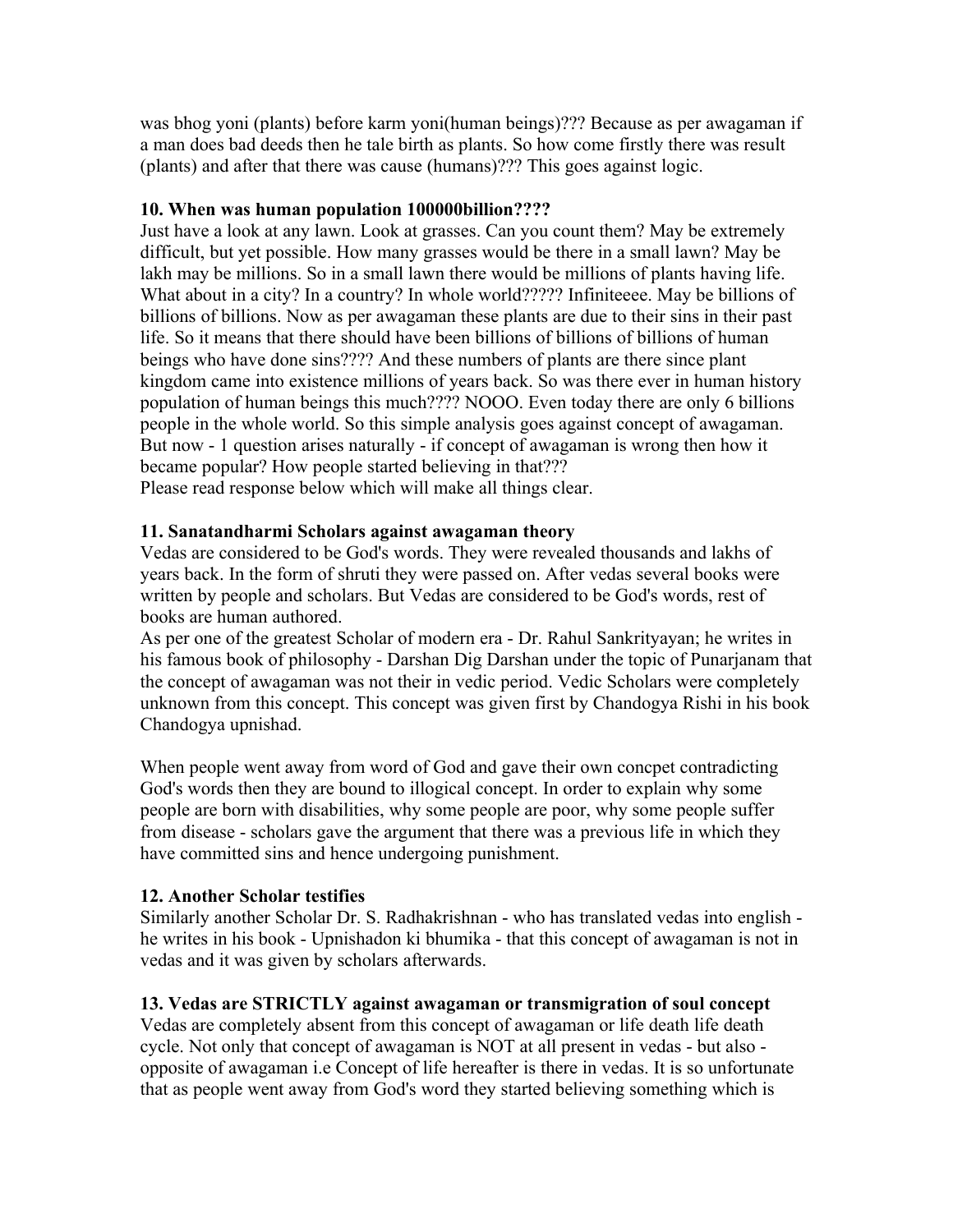against God's teachings. Vedas give lot of details about Life hereafter. for example - in Atharv Ved 4:34:2-7 Vedas speak about life of paradise. Similalrly at so many other places vedas speak about paradise, hell.

## **14. A community being misled for thousands of years**

Waitttttt. All is not over. Something extremely important:

When a person dies then scholars are asked to recite for the peace of dead soul.Through this it is assumed that dead person will get peace. I bet - most of us don't know what is read by *pujari ji*. What he recites is a part of *Garud Puran* called *Pret kalp*. You know what it says?? Since it is recited in sanskrit so people dont understand. It speaks regarding what will happen to the dead person after death. it says that if the dead person has done good deeds then he will be taken by yamdut to paradise where he will have joyfull life, he will get different types of pleasure, milk, curd, honey etc. So dead person will enjoy in paradise if he has done good deeds.

 Similarly it says that if dead person has done bad deeds then he will be punished in so many ways, dogs will bite him, he will be put into hell fire, his meat will be eaten, he will be made to fall from high places and in so many ways he will be punished. Amazing!!!!! is not it??? When a person is alive then it is told to him that he will NOT go to paradise or hell rather he will take birth in this world only, but when he dies then it si told to him that he will be punished in hell if he had sinned.... Is not this a big fraud against the whole community???

Think................

My dear brothers and sisters

Just think over above points - don't you think that concept of awagaman is against logic, against science and against God's teachings???

The Correct concept is the concept of life hereafter i.e paradise and hell. Every human being, on the day of judgment will be raised again (this is punrajanam) and will be rewarded paradise if he has lead life as per teachings of God and will be punished in hell if he has disobeyed GOD.

#### **C. Conclusion**

1. The popular hindu belief is that after death human beings take the birth in the form of human being, plant, animal, lower caste person, person with disabilities or desease. 2. This concept is against logic, against common sense, against science and against Vedas.

3. After death there will be no birth in this world – rather there will be rebirth on the Day of Judgment where people will be held accountable for their deeds and will be rewarded or punished depending upon their deeds.

*\* If you don't agree with the mail then instead of giving fatwa of deviation / kufr / shirk / biddat - have faith in Allah and leave it to him to judge.*